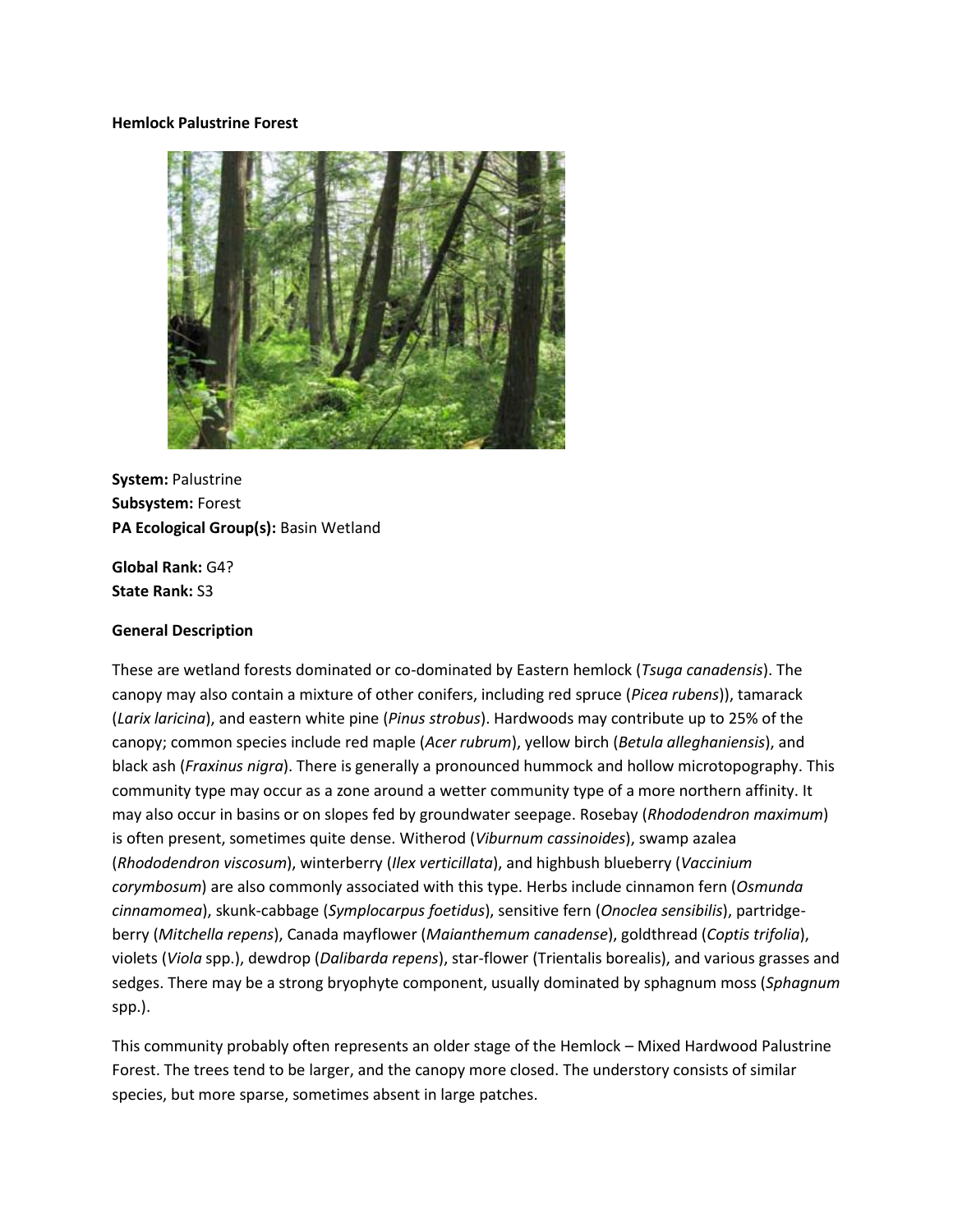## **Rank Justification**

Vulnerable in the jurisdiction due to a restricted range, relatively few populations, recent and widespread declines, or other factors making it vulnerable to extirpation.

## **Identification**

- Occurs on saturated soils in basins or depressions on the fringe of inundated areas or in backwater situations along rivers
- Dominance of Eastern hemlock (*Tsuga canadensis*) in the canopy.
- Hemlock trees may persist in the inundated portions of the depressions/basins by growing on hummocks.

# **Characteristic Species**

Trees

- [Eastern hemlock \(](http://www.natureserve.org/explorer/servlet/NatureServe?searchName=Tsuga+canadensis)*Tsuga canadensis*)
- [Eastern white pine \(](http://www.natureserve.org/explorer/servlet/NatureServe?searchName=Pinus+strobus)*Pinus strobus*)
- Red spruce (*[Picea rubens](http://www.natureserve.org/explorer/servlet/NatureServe?searchName=Picea+rubens)*)
- Tamarack (*[Larix laricina](http://www.natureserve.org/explorer/servlet/NatureServe?searchName=Larix+laricina)*)
- Yellow birch (*[Betula alleghaniensis](http://www.natureserve.org/explorer/servlet/NatureServe?searchName=Betula+alleghaniensis)*)
- Red maple (*[Acer rubrum](http://www.natureserve.org/explorer/servlet/NatureServe?searchName=Acer+rubrum)*)
- Black ash (*[Fraxinus nigra](http://www.natureserve.org/explorer/servlet/NatureServe?searchName=Fraxinus+nigra)*)
- Blackgum (*[Nyssa sylvatica](http://www.natureserve.org/explorer/servlet/NatureServe?searchName=Nyssa+sylvatica)*)
- Gray birch (*[Betula populifolia](http://www.natureserve.org/explorer/servlet/NatureServe?searchName=Betula+populifolia)*)

#### Shrubs

- Rosebay (*[Rhododendron maximum](http://www.natureserve.org/explorer/servlet/NatureServe?searchName=Rhododendron+maximum)*)
- Witherod (*[Viburnum cassinoides](http://www.natureserve.org/explorer/servlet/NatureServe?searchName=Viburnum+cassinoides)*)
- Winterberry (*[Ilex verticillata](http://www.natureserve.org/explorer/servlet/NatureServe?searchName=Ilex+verticillata)*)
- Highbush blueberry (*[Vaccinium corymbosum](http://www.natureserve.org/explorer/servlet/NatureServe?searchName=Vaccinium+corymbosum)*)

Herbs

Cinnamon fern (*[Osmunda cinnamomea](http://www.natureserve.org/explorer/servlet/NatureServe?searchName=Osmunda+cinnamomea)*)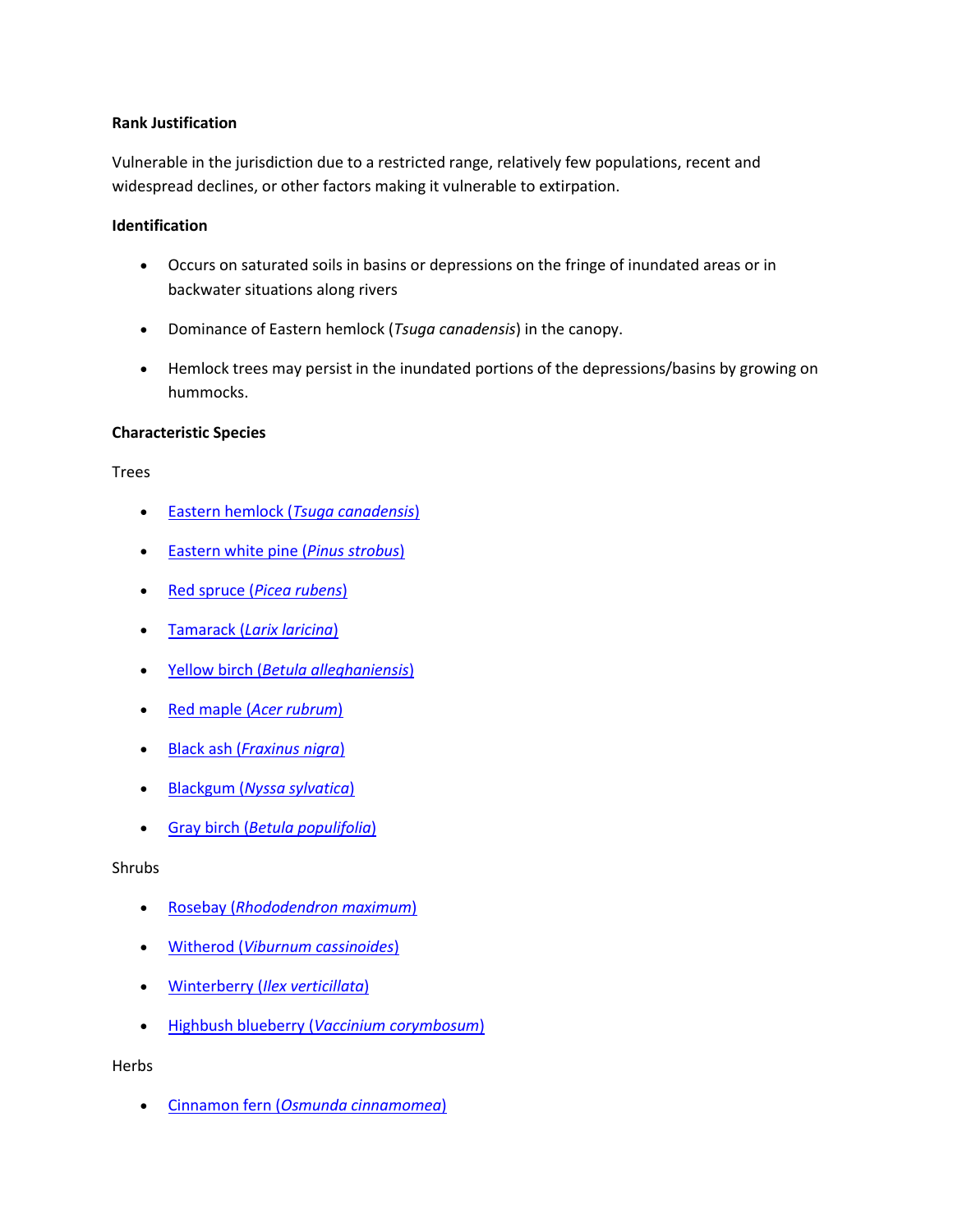- Skunk cabbage (*[Symplocarpus foetidus](http://www.natureserve.org/explorer/servlet/NatureServe?searchName=Symplocarpus+foetidus)*)
- Sensitive fern (*[Onoclea sensibilis](http://www.natureserve.org/explorer/servlet/NatureServe?searchName=Onoclea+sensibilis)*)
- [Partridge-berry \(](http://www.natureserve.org/explorer/servlet/NatureServe?searchName=Mitchella+repens)*Mitchella repens*)
- Goldthread (*[Coptis trifolia](http://www.natureserve.org/explorer/servlet/NatureServe?searchName=Coptis+trifolia)*)
- [Violets \(](http://www.natureserve.org/explorer/servlet/NatureServe?searchSciOrCommonName=viola)*Viola* spp.)
- Dewdrop (*[Dalibarda repens](http://www.natureserve.org/explorer/servlet/NatureServe?searchName=Dalibarda+repens)*)
- Star-flower (*[Trientalis borealis](http://www.natureserve.org/explorer/servlet/NatureServe?searchName=Trientalis+borealis)*)

## Bryophytes

*[Sphagnum](http://www.natureserve.org/explorer/servlet/NatureServe?searchSciOrCommonName=Sphagnum)* spp.

# **International Vegetation Classification Associations:**

Eastern Hemlock - [Great Laurel Swamp \(](http://www.natureserve.org/explorer/servlet/NatureServe?searchCommunityUid=ELEMENT_GLOBAL.2.688628)CEGL006279)

## **NatureServe Ecological Systems:**

[North-Central Appalachian Acidic Swamp](http://www.natureserve.org/explorer/servlet/NatureServe?searchSystemUid=ELEMENT_GLOBAL.2.723005) (CES202.604)

# **Origin of Concept**

Fike, J. 1999. Terrestrial and palustrine plant communities of Pennsylvania. Pennsylvania Natural Diversity Inventory. Harrisburg, PA. 86 pp.

# **Pennsylvania Community Code**

UF : Hemlock Palustrine Forest

#### **Similar Ecological Communities**

Hemlock Palustrine Forests differ from Hemlock – Mixed Hardwood Palustrine Forests in that the conifer cover is higher in the Hemlock Palustrine Forests (greater than 75% cover). Hemlock – Mixed Hardwood Palustrine Woodlands differ from Hemlock Palustrine Forests in that Hemlock – Mixed Hardwood Palustrine Woodlands have a more open canopy (< 60% canopy cover) and typically a denser shrub layer.

# **Fike Crosswalk**

Hemlock palustrine forest

**Conservation Value**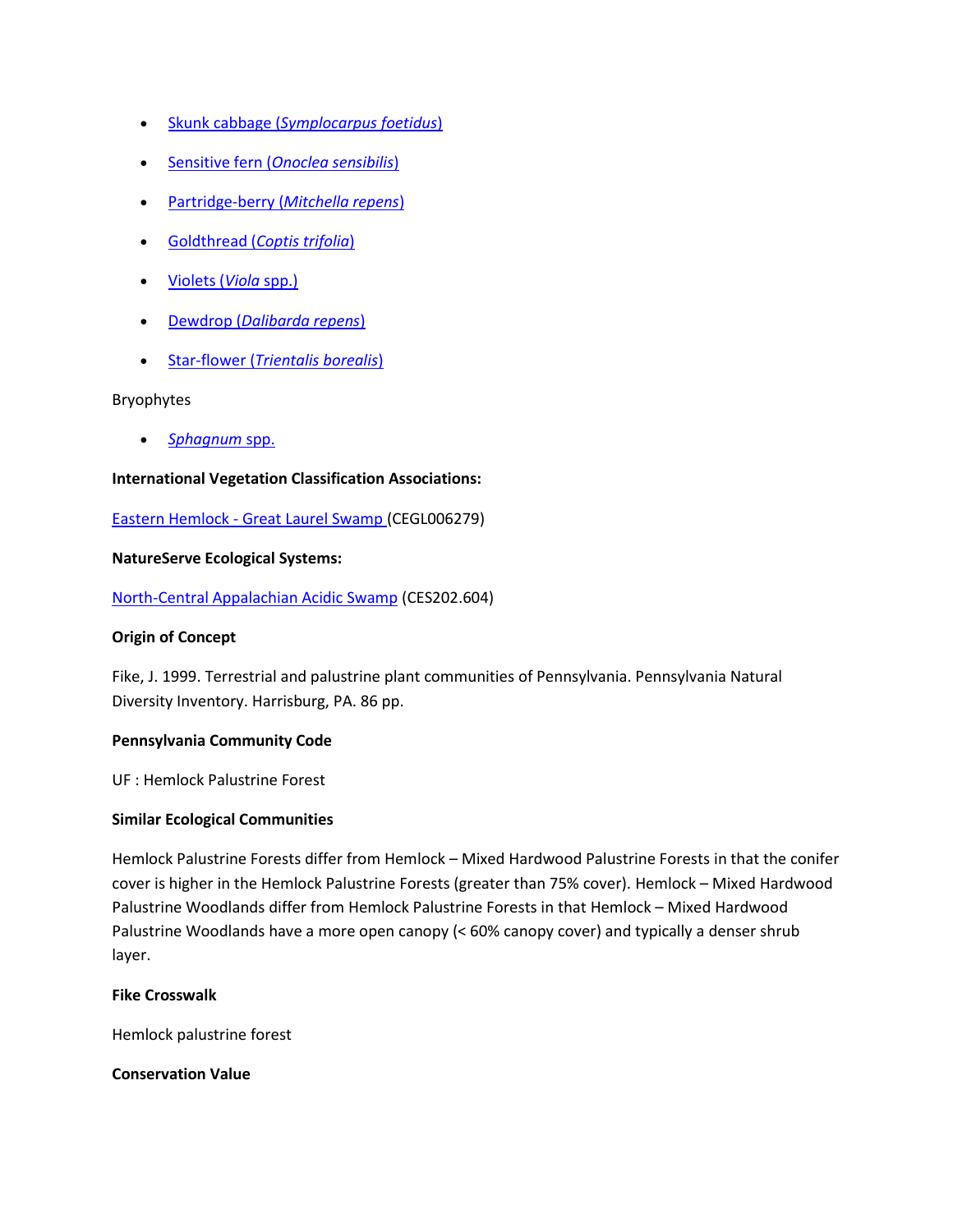Hemlock Palustrine Forests provide habitat cover for ruffed grouse (*Bonasa umbellus*), turkey (*Meleagris gallopavo*), and snowshoe hare (*Lepus americanus*). This community also serves as a buffer for sediment and pollution runoff from adjacent developed lands by slowing the flow of surficial water causing sediment to settle within this wetland.

# **Threats**

Hemlock Palustrine Forests are threatened by habitat alteration, deposition (sedimentation, agricultural runoff), and alterations to the hydrological regime (beaver dams, lowering of water tables). Clearing and development of adjacent land can lead to an accumulation of agricultural run-off and pollution, sedimentation, and insolation/thermal pollution. Hemlock communities are threatened by hemlock woolly adelgid (*Adelgis tsugae*) infestations. *A. tsugae* is an exotic pest insect that feeds on the twigs of the eastern hemlocks causing defoliation, bud mortality, and, eventually, tree mortality within as little as four years (Young et al. 1995). As tree mortality occurs, light availability increases due to the widening of canopy gaps and provides opportunities for the colonization of invasive plant species within the understory (Orwig and Foster 1998).

# **Management**

A natural buffer around the wetland should be maintained in order to minimize nutrient runoff, pollution, and sedimentation. The potential for soil erosion based on soil texture, condition of the adjacent vegetation (mature forests vs. clearcuts), and the topography of the surrounding area (i.e., degree of slope) should be considered when establishing buffers. The buffer size should be increased if soils are erodible, adjacent vegetation has been logged, and the topography is steep as such factors could contribute to increased sedimentation and nutrient pollution. Direct impacts and habitat alteration should be avoided (e.g., roads, trails, filling of wetlands) and low impact alternatives (e.g., elevated footpaths, boardwalks, bridges) should be utilized in situations where accessing the wetland can not be avoided. Care should also be taken to control and prevent the spread of invasive species within the wetland. Alterations to groundwater sources should be minimized.

# **Research Needs**

Variations may occur at ecoregional levels. There is a need to collect plot data to characterize variations and guide further classification of this community type. Community changes following hemlock defoliation from wooly adelgid infestations should also be studied.

# **Trends**

Hemlock Palustrine Forests were probably more historically common but declined due to wetland draining/filling, alterations to groundwater discharge, clearing of the adjacent lands leading to sedimentation, and harvesting of Eastern hemlock bark for tannins. Wetland protection has most likely stabilized the decline of these communities. The relative trend for this community is declining due to hydrological alterations and tree mortalities resulting from hemlock woolly adelgid (*Adelgis tsugae*) infestations.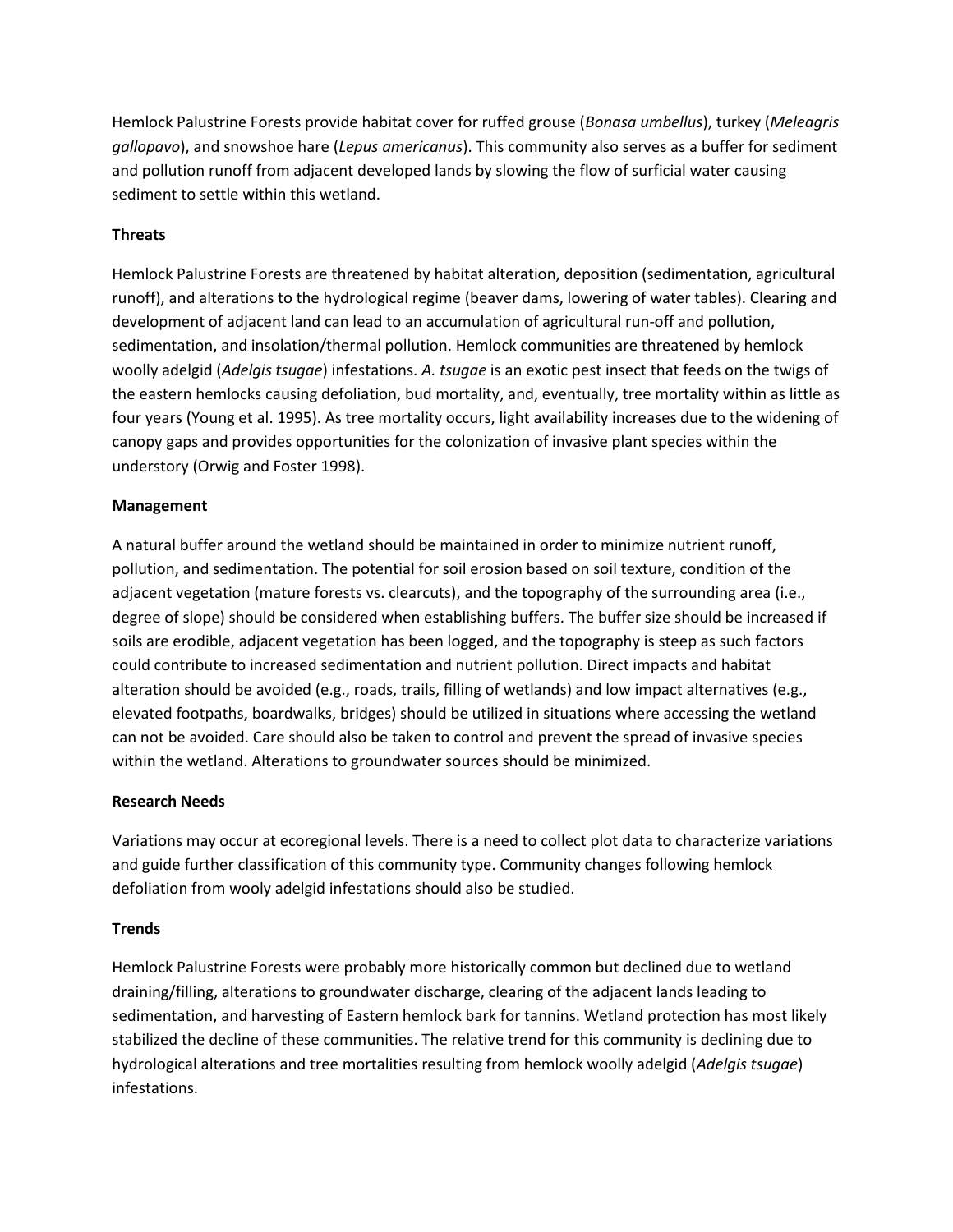## **Range Map**



## **Pennsylvania Range**

Great Lakes Region, Glaciated NE, Glaciated NW, Pittsburgh Plateau, Pocono Plateau, Ridge and Valley, Unglaciated Allegheny Plateau.

# **Global Distribution**

Northern Wisconsin, Michigan, northern Ohio, Maine, New Hampshire, Vermont, New Jersey, Maryland, New York, and Pennsylvania. It occurs in Canada in Ontario and possibly Quebec.

#### **References**

Cowardin, L.M., V. Carter, F.C. Golet, and E.T. La Roe. 1979. Classification of wetlands and deepwater habitats of the United States. U.S. Fish and Wildlife Service. Washington, D.C. 131 pp.

Edinger, Gregory J., D.J. Evans, Shane Gebauer, Timothy G. Howard, David M. Hunt, and Adele M. Olivero. 2002. Ecological Communities of New York State. Second Edition. A revised and expanded edition of Carol Reschke's Ecological Communities of New York State. New York Natural Heritage Program, New York State Department of Environmental Conservation. Albany, NY. 136 pp.

Fike, J. 1999. Terrestrial and palustrine plant communities of Pennsylvania. Pennsylvania Natural Diversity Inventory. Harrisburg, PA. 86 pp.

NatureServe. 2009. NatureServe Central Databases. Arlington, Virginia. USA